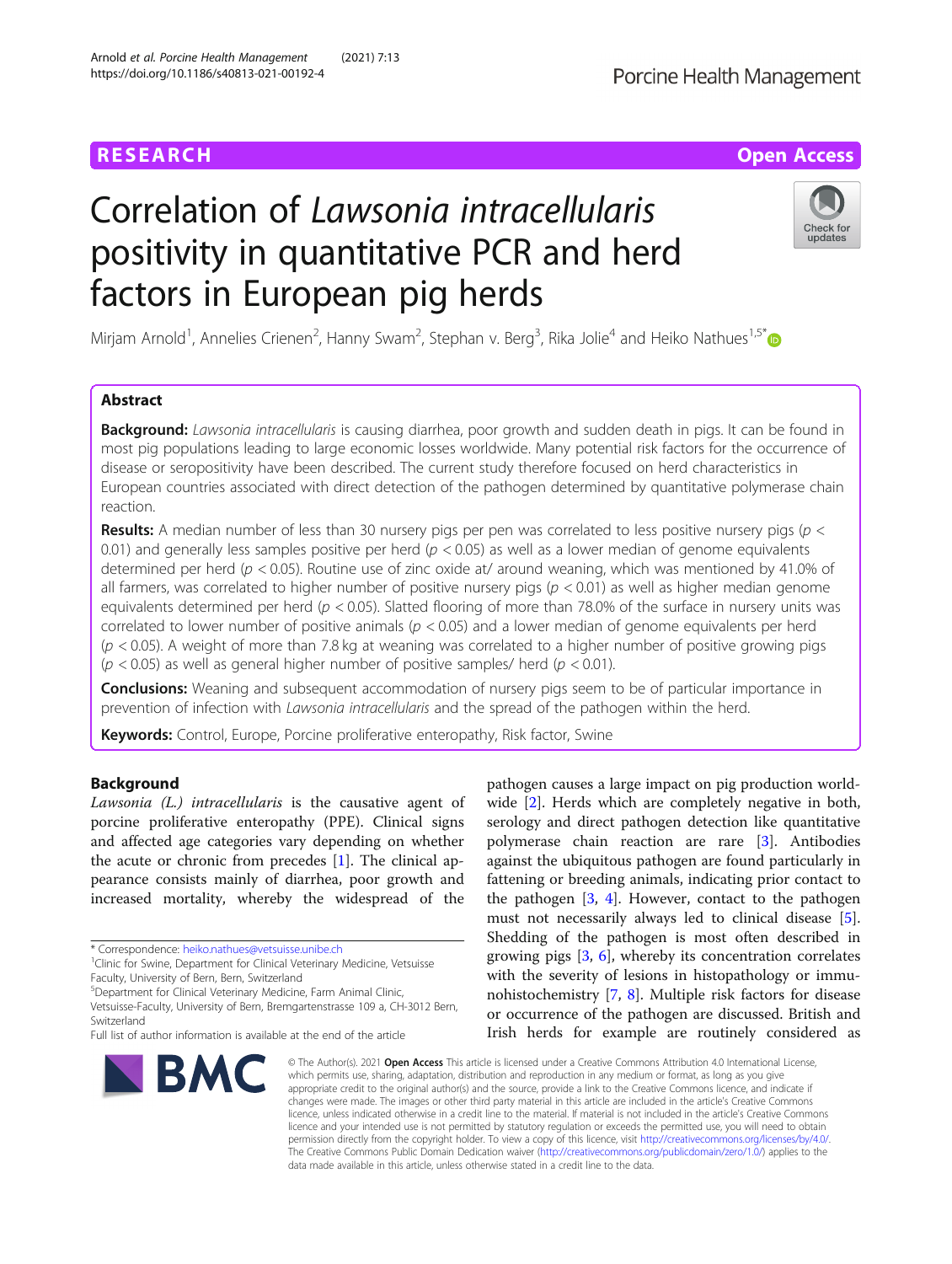seropositive if all age categories are located at the same site (single-site farms) [\[9\]](#page-6-0). However, if these age categories are separated by two- or multiple-site systems, antibodies in grower pigs are reported to be less likely [[10](#page-6-0), [11\]](#page-6-0). On the other hand lower prevalence were reported in herds respecting the rules of 'all-in all-out' [[12\]](#page-6-0) or routinely destocking the entire building. Destocking of selected pens on the other hand once showed such association  $[13]$  $[13]$  and then again not  $[14]$  $[14]$ . Although a generalor batch-wise 'all-in all-out-' system may suggest better hygiene, few studies have demonstrated a significant effect of cleaning and/or disinfection itself on the sero-logical status or clinical appearance of PPE [[15,](#page-6-0) [16](#page-6-0)]. Antibiotics and zinc amino acid complexes are reported to reduce the number of animals with, and severity of lesions as well as faecal shedding [[17,](#page-6-0) [18\]](#page-7-0). However, also correlation of reduced disease prevalence and the absence of post-weaning medication is described [[14\]](#page-6-0). The extent to which the type of flooring influences the occurrence of PPE and seropositivity is a matter of controversy. For instance fully slatted, or meshed floor in nursery is considered a risk factor for an PPE outbreak  $[14]$  $[14]$ . The suspected cause is an accumulation of faeces in the pen and difficulties in cleaning slatted floors [[14](#page-6-0), [16\]](#page-6-0). Another study could only detect increased seropositivity in herds raising more than 65% of pigs on concrete slats [[19](#page-7-0)]. The presence of straw in addition had either no effect, or was even correlated to the absence of the disease [\[13](#page-6-0), [14\]](#page-6-0). Beside hygiene and biosecurity, other risk factors such as serological status of the breeding pigs, herd size, or number of pigs entering the farm are discussed but not consistently proven [[19\]](#page-7-0).

Many potential risk factors for the onset of PPE or the presence of antibodies against L. intracellularis have been described. However, which factors are associated with an increased occurrence of the pathogen, i.e. which favour a spread inside the herd, are still rarely described. Furthermore, possible differences in husbandry and management systems between countries make it difficult to compare the detected risk factors and their importance. The aim of this study was therefore to identify herd characteristics across countries, correlating with the direct detection of L. intracellularis in pig herds.

# Methods

## Study design

In a previously published study dealing with the prevalence of L. intracellularis in Europe, faecal samples from 24 herds per participating country were obtained [\[3](#page-6-0)]. Countries included were Germany (DE), Denmark (DK), Spain (ES), France (FR), Netherlands (NL), and the United Kingdom (UK). In each herd, a questionnaire, which can be viewed in full as Additional file [3](#page-6-0), focussing on herd structure, feeding, hygiene, immunoprophylaxis, treatments and the last occurrence of diarrhea was filled in by the veterinarian, who later carried out the sampling. Samples were taken from 15 nursery- (NP: 10–25 kg), 15 growing- (GP: 25–40 kg) and 15 finishing pigs (FP: 40–100 kg) per herd. Samples were sent to one laboratory and were analysed by quantitative real time polymerase chain reaction (qPCR). Further details on in- and exclusion criteria, collection and analysis of the samples and herds can be found elsewhere [\[3](#page-6-0)].

# Statistical analysis

After collection, laboratory results were summarized on herd level applying five outcome variables: 'Number of positive samples per herd', 'Median genome equivalents (GE)/μl per herd' and 'Number of positive NP, GP or FP /herd'. Subsequently data were transferred to a statistic software (NCSS 12 Statistical Software (2018) USA,) and descriptive statistics were performed. Some answers, especially metric ones were then grouped into factor levels due to their high diversity (detailed description see Additional file [1](#page-6-0)). The basis therefore was the distribution in descriptive statistics and biological plausibility. In case requested parameters applied to nearly all or no farm, the variables were excluded from further statistical analysis, if no meaningful grouping was possible. Furthermore, a very high variability of answers concerning antimicrobial use within the last 6 months before sampling and vaccination programs, excluding vaccination against L. intracellularis, meaningful grouping and thus a further statistical analysis of these data were not possible. For each of the five outcome variables (Positive samples/herd, Median GE/μl, Positive NP/herd, Positive GP/herd, Positive FP/herd), a univariable hypothesis test against each of the independent variables was performed. Categorical variables were tested with either Wilcoxon Rank Sum tests (two factor levels) or Kruskal Wallis ANOVA- including Dunn's tests (three or more factor levels), to assess differences in the disease outcome among the corresponding factor levels. All variables with  $p < 0.05$  in these univariable test were included in a correlation analysis (Spearman Correlations). If the absolute correlation coefficient was higher than 0.6, the variable with the lower  $p$ -value in the univariable test was included in a multivariable model. As the number of significant variables remained high after screening the variables for collinearity, three subgroups 'Environment', 'Internal Biosecurity' and 'Animal related', were created based on biological plausibility and distribution of variables. Subsequently, multivariate analysis to account for the effect of each selected variable on the disease outcome simultaneously, was performed. For each subgroup, a generalized linear mixed model was used for multivariable analysis, each with country as random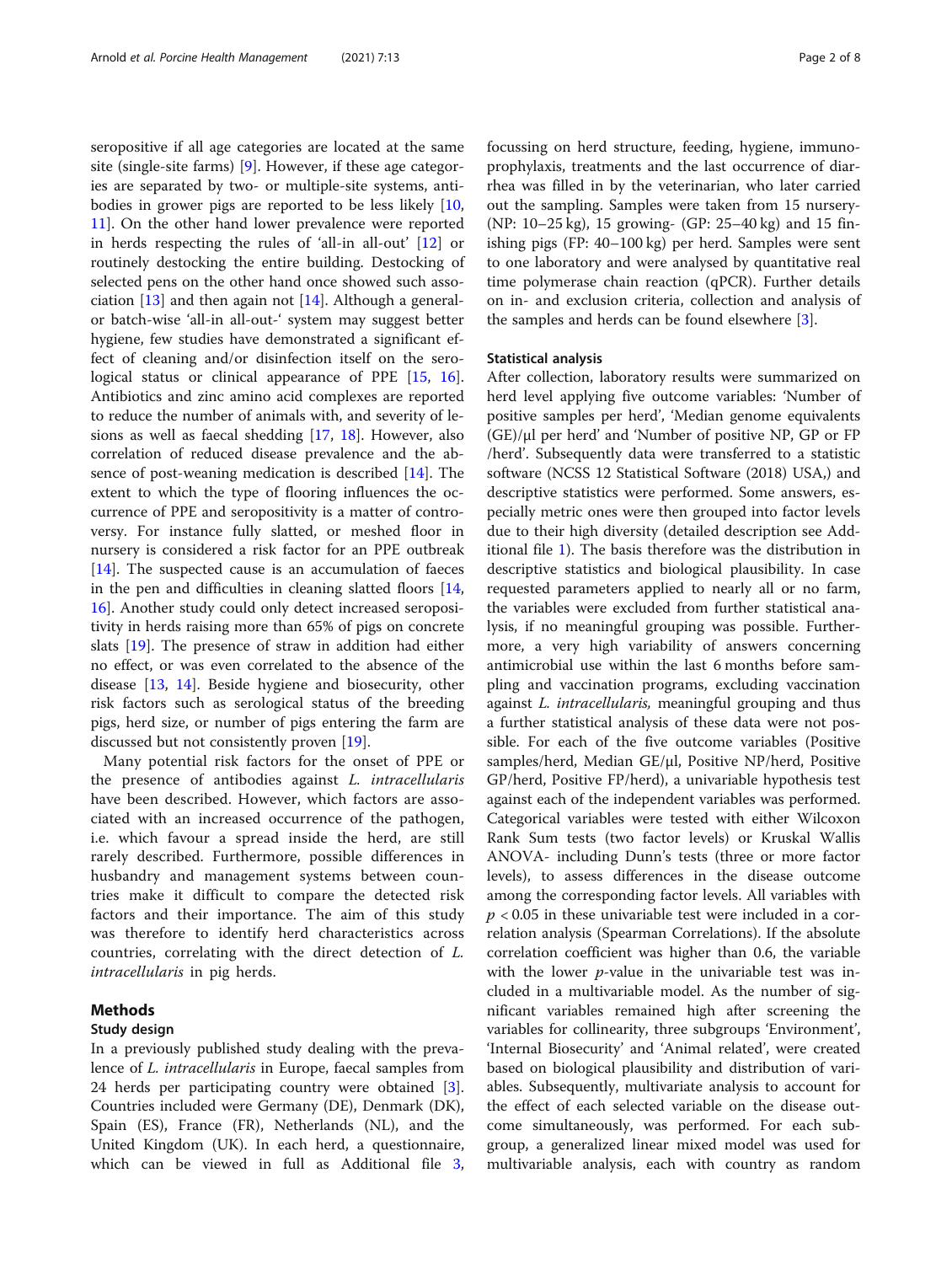# Results

The study includes data of 144 herds and 6450 pigs from six European countries. 90.3% of all herds sampled contained at least one positive sample. In 26.2% of sampled animals (NP, GP and FP), specific genome fragments of L. intracellularis were detected [[3\]](#page-6-0).

# Descriptive statistics

Due to the large number of variables considered during the epidemiological herd characterization, only those showing a significant correlation with the outcome variable(s) in the multivariable models are further described in detail (Table [1](#page-3-0)). Sampling was conducted between October 2017 and November 2018 with no significant differences in the number of samples per season and country (data not shown). The geographical distribution corresponded widely to the typical distribution of pig herds within the countries (data not shown). As a component concerning the environment, slatted floor in nursery was significantly less often reported in DK than in all other countries ( $p < 0.001$ ). Furthermore, 60.0% out of the 17.5% of herds offering straw in nursery were located in DK, which made DK differing significantly from all other countries ( $p < 0.01$ ). Before arrival of new piglets, nursery units were disinfected in 85.4% of all herds. With only 50.0% of herds doing so, the NL differed significantly from DE, ES, FR and UK ( $p < 0.05$ ). The subsequent average down time in growing units was significantly longer in ES than in the UK ( $p < 0.01$ ). As part of the internal biosecurity, the median number of NP per pen was determined, which turned out to be significantly higher in the UK than in all other countries  $(p < 0.001)$ . Antimicrobial group medication (including zinc oxide) around weaning was regularly used in 51.4% and never in 32.6% of all herds. In the NL, the use of antimicrobial group medication around weaning was significantly less often noted than in DK, ES, FR and UK. ES, on the other hand, reported a much more frequent use compared to DE or FR ( $p < 0.001$ ). Routine or occasional use of zinc oxide at weaning was declared by 41.0% of all herds. Consumption was most frequently reported for Danish (95.8%) and Spanish (79.2%) herds, which made them differ significantly from German (12.5%), French (4.2%) and Dutch (0%) herds. Also, British herds reported a significantly higher use (54.2% of herds) than French and Dutch herds  $(p < 0.001)$ . Animals in France showed a significantly lower median age at weaning compared to DE and DK ( $p < 0.01$ ). However, ES differed in weaning weight with lighter piglets than DE and DK. Furthermore, British NP were significantly heavier than Danish, Spanish and French NP  $(p < 0.001)$ . Neither the mortality in NP nor the morbidity of GP at the last occurrence of diarrhoea differed significantly between countries.

# Univariable analysis

Subsequently, answers of 67 variables were grouped (Table [1\)](#page-3-0). Twenty-seven out of these correlated significantly ( $p < 0.05$ ) to at least one out of five outcome variables in the univariably analysis (see Additional file [2](#page-6-0)), which was performed as intermediate step before the multivariable model. After performance of correlation analysis, three variables had further to be excluded, because of collinearity resulting in 24 variables used for the multivariable model (see Additional file [2](#page-6-0)).

# Multivariable analysis

Twelve out of the 24 variables included in the general mixed model still demonstrated a significant influence on the outcome variable(s) ( $p < 0.05$ ) (Table [2\)](#page-4-0). Season showed a correlation to the number of positive FP, rising in spring (Number of positive FP/herd: Median 2 min. 0 max. 14) and reaching its maximum in summer (Median 4 min. 0 max. 15) with a subsequent decrease in autumn (Median 1 min. 0 max. 14) and minimum in winter (Median 1 min. 0 max. 12) ( $p < 0.05$ ). As another environmental parameter, slatted flooring covering more than 78% of the surface in nursery units, was correlated to lower numbers of positive animals per herd ( $p < 0.05$ ) and a lower median of genome equivalents determined per herd ( $p < 0.05$ ). Use of straw in units of NP, as representative of the corresponding age categories, was correlated to a reduced number of positive FP ( $p < 0.05$ ). Regarding internal biosecurity, disinfection performed every time before NP entered the pen, correlated with lower median genome equivalents/ herd than disinfection performed every second time or less common ( $p <$ 0.05). Also, an average down time of more than 5 days in units of GP was correlated to reduced general number of positive samples per herd ( $p < 0.05$ ). Less than 30 NP per pen was correlated with both, less positive NP ( $p <$ 0.01) and generally fewer positive samples per herd ( $p <$ 0.05) as well as a lower median of detected genome equivalents/ herd ( $p < 0.05$ ). The antimicrobial use (including zinc oxide) at/around weaning correlated with the median concentration of genome equivalents/ herd depending on the frequency of use: Never (median 0.7 min. 0 max. 3.6), sometimes (median 1.1: min. 0 max. 3.0) and always (median 0.6: min. 0 max. 3.7) ( $p < 0.05$ ). Considering only zinc oxide, routine use at/around

grated (base 10) into the multivariable model.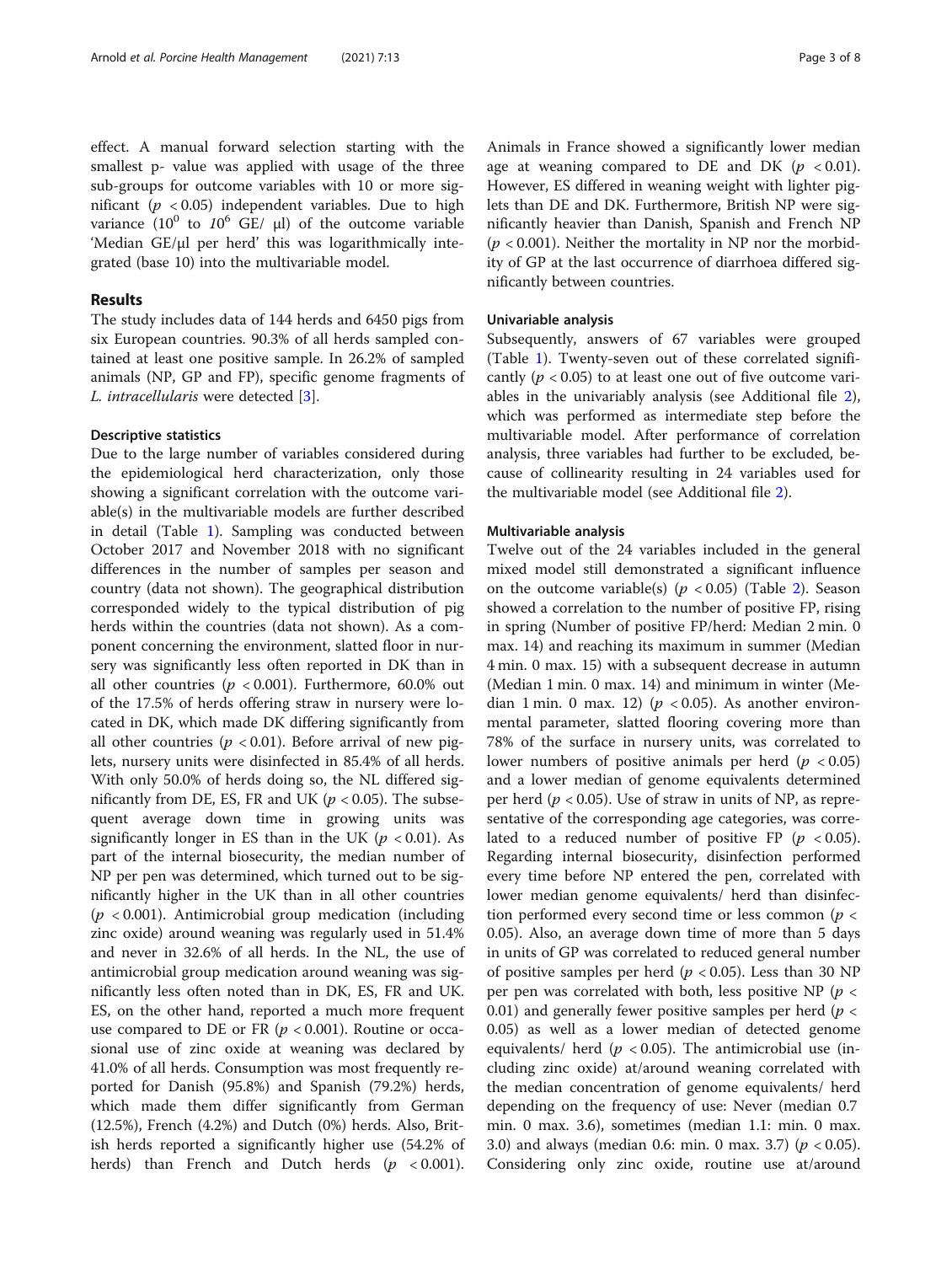#### <span id="page-3-0"></span>Table 1 Variables, significant in the multivariable analysis and their country specific differences in descriptive statistics

| Variables in questionnaire                                                              | <b>Statistic</b> | DE <sup>a</sup> | DK <sup>a</sup> | ES <sup>a</sup> | FR <sup>a</sup> | NL <sup>a</sup> | UK <sup>a</sup> | <b>Total</b> |
|-----------------------------------------------------------------------------------------|------------------|-----------------|-----------------|-----------------|-----------------|-----------------|-----------------|--------------|
| % of slatted floor in nursery unit                                                      | Median           | 100.0           | 33.0            | 100.0           | 100.0           | 100.0           | 100.0           | 100.0        |
|                                                                                         | Minimum          | 0.0             | 25.0            | 70.0            | 0.0             | 30.0            | 0.0             | 0.0          |
|                                                                                         | Maximum 100.0    |                 | 66.0            | 100.0           | 100.0           | 100.0           | 100.0           | 100.0        |
| Straw in units of nursery pigs $(1 = No, 2 = Yes)$                                      | Median           | 1.0             | 2.0             | 1.0             | 1.0             | 1.0             | 1.0             | 1.0          |
|                                                                                         | Minimum 1.0      |                 | 1.0             | 1.0             | 1.0             | 1.0             | 1.0             | 1.0          |
|                                                                                         | Maximum 2.0      |                 | 2.0             | 1.0             | 2.0             | 2.0             | 2.0             | 2.0          |
| Frequency of disinfection in nursery (1 = Every time, 2 = Every 2nd time, 3 = Every 3rd |                  | 1.0             | 1.0             | 1.0             | 1.0             | 1.5             | 1.0             | 1.0          |
| time, $4 =$ Less common)                                                                | <b>Minimum</b>   | 1.0             | 1.0             | 1.0             | 1.0             | 1.0             | 1.0             | 1.0          |
|                                                                                         | Maximum 4.0      |                 | 4.0             | 1.0             | 1.0             | 4.0             | 2.0             | 4.0          |
| Average down time in units of growing pigs (Days)                                       |                  | 3.0             | 2.4             | 7.0             | 4.0             | 3.0             | 2.0             | 3.0          |
|                                                                                         | Minimum 0.3      |                 | 0.0             | 0.0             | 0.0             | 0.0             | 0.0             | 0.0          |
|                                                                                         | Maximum 14.0     |                 |                 | 14.5 84.0       | 10.0            | 14.0            | 8.5             | 84.0         |
| Number of pigs per pen in nursery (n)                                                   | Median           | 40.0            | 34.5            | 27.0            | 25.0            | 26.0            | 100.0           | 35.0         |
|                                                                                         | Minimum          | 14.0            | 16.0            | 14.0            | 15.0            | 6.0             | 38.0            | 6.0          |
|                                                                                         | Maximum 275.0    |                 |                 | 50.0 225.0      | 50.0            | 200.0           | 220.0           | 275.0        |
| Use of antimicrobials at/ around weaning $(1 =$ Never, $2 =$ Sometimes, $3 =$ Always)   | Median           | 1.0             | 3.0             | 3.0             | 2.0             | 1.0             | 3.0             | 3.0          |
|                                                                                         | Minimum 1.0      |                 | 2.0             | 2.0             | 1.0             | 1.0             | 1.0             | 1.0          |
|                                                                                         | Maximum 3.0      |                 | 3.0             | 3.0             | 3.0             | 3.0             | 3.0             | 3.0          |
| Use of zinc oxide at/ around weaning $(1 = No, 2 = Yes)$                                |                  | 1.0             | 2.0             | 2.0             | 1.0             | 1.0             | 2.0             | 1.0          |
|                                                                                         | Minimum          | 1.0             | 1.0             | 1.0             | 1.0             | 1.0             | 1.0             | 1.0          |
|                                                                                         | Maximum 2.0      |                 | 2.0             | 2.0             | 2.0             | 1.0             | 2.0             | 2.0          |
| Average age at weaning (Days)                                                           | Median           | 28.0            | 28.0            | 25.0            | 21.0            | 26.0            | 26.5            | 26.0         |
|                                                                                         | Minimum 21.0     |                 |                 | 24.0 21.0       | 21.0            | 21.0            | 21.0            | 21.0         |
|                                                                                         | Maximum 42.0     |                 | 33.0            | 28.0            | 42.0            | 42.0            | 33.0            | 42.0         |
| Average weight at weaning (kg)                                                          | Median           | 7.5             | 6.5             | 6.0             | 6.0             | 7.5             | 7.5             | 7.0          |
|                                                                                         | Minimum 5.5      |                 | 5.0             | 5.2             | 5.3             | 5.0             | 6.5             | 5.0          |
|                                                                                         | Maximum 10.0     |                 | 10.5            | 7.9             | 10.5            | 10.0            | 9.2             | 10.5         |
| Total mortality in nursery pigs (%)                                                     | Median           | 2.0             | 2.6             | 2.5             | 2.4             | 2.0             | 2.0             | 2.1          |
|                                                                                         |                  | Minimum 0.5     | 1.0             | 0.8             | 1.0             | 1.0             | 1.0             | 0.5          |
|                                                                                         | Maximum 5.0      |                 | 6.1             | 7.0             | 8.1             | 6.0             | 6.0             | 8.1          |
| Morbidity of growing pigs at last occurrence of diarrhea on farm (%)                    | Median           | 0.0             | 1.5             | 0.0             | 0.0             | 0.5             | 3.0             | 0.0          |
|                                                                                         | Minimum          | 0.0             | 0.0             | 0.0             | 0.0             | 0.0             | 0.0             | 0.0          |
|                                                                                         | Maximum 50.0     |                 |                 | 55.0 50.0       | 100.0 20.0      |                 | 30.0            | 100.0        |

The table is based on data of 24 herds per country and qPCR results of 6450 faecal samples. Data was not normally distributed <sup>a</sup>DE Germany, DK Denmark, ES Spain, FR France, NL the Netherlands, UK United Kingdom

weaning was correlated to higher number of positive NP  $(p < 0.01)$  as well as higher median genome equivalents/ herd ( $p < 0.05$ ) compared to farms using zinc oxide less frequently or not at all. Weaning with more than 28 days of age correlated with higher numbers of positive NP (number of positive NP/herd: Median 7 min: 0 max. 15) compared by the other two weaning ages of  $> 25$  and  $\le$ 28 days (Median 0 min. 0 max. 15) and weaning at  $\leq 25$ days (Median 0 min. 0 max. 10) ( $p < 0.01$ ). A weight of more than 7.8 kg at weaning, was correlated to a higher number of positive GP  $(p \lt 0.05)$  as well as general

higher number of positive samples/ herd ( $p < 0.01$ ). Mortality of 20% or more in NP was correlated to higher number of positive samples/ herd ( $p < 0.05$ ). If the number of affected GP in last occurrence of diarrhoea (Morbidity) reached or exceeded 20%, the median number of genome equivalents/herd was higher compared to farms with less GP involved ( $p < 0.05$ ).

# **Discussion**

With results of 6450 faecal samples, the study is based on a very large data set. However, since only 24 herds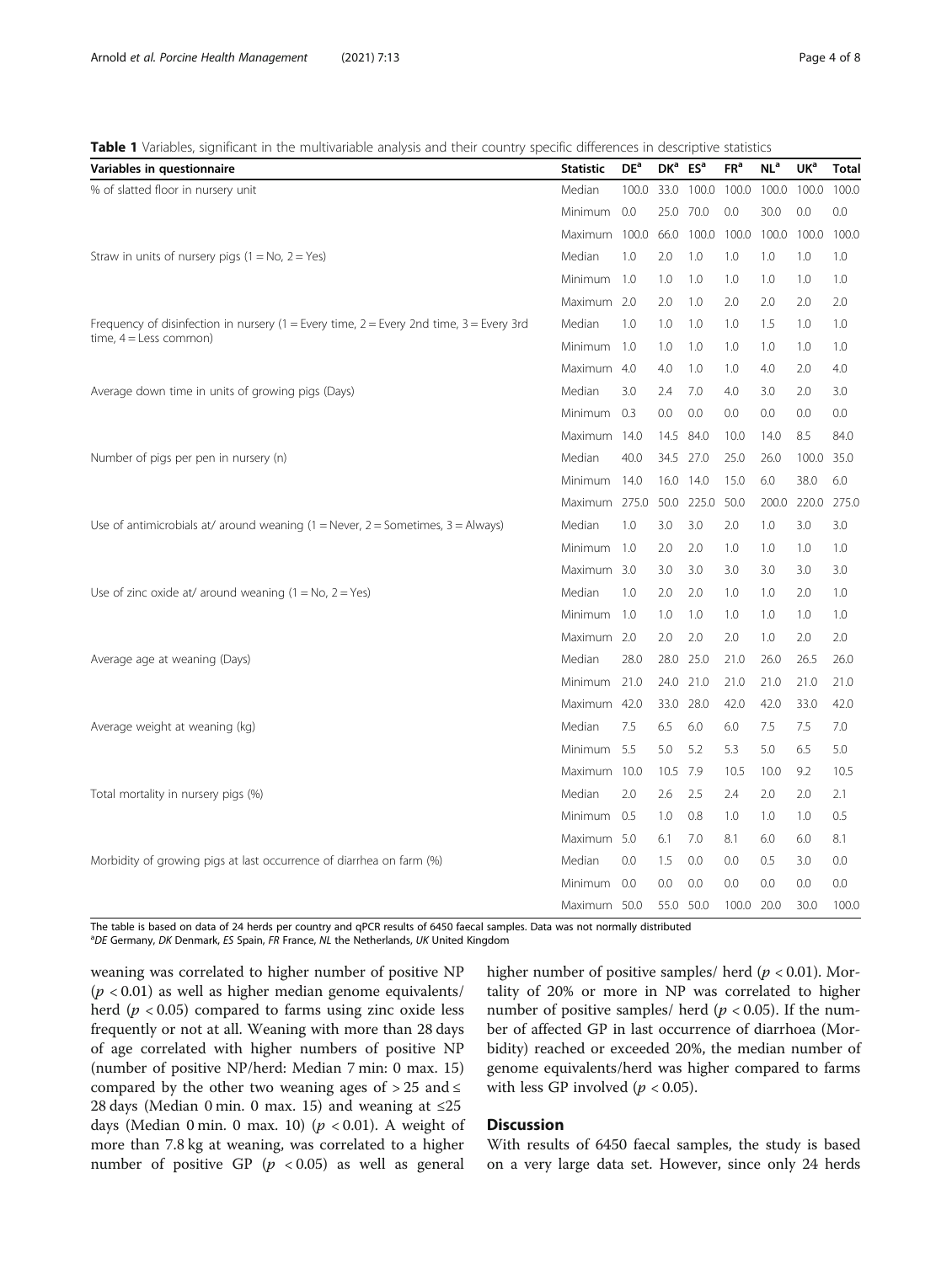| Sub- Group              | Independent variables:                                   | <b>Outcome variables:</b>     |                      |                           |                          |                          |  |  |
|-------------------------|----------------------------------------------------------|-------------------------------|----------------------|---------------------------|--------------------------|--------------------------|--|--|
|                         |                                                          | Positive samples/<br>herd (n) | Median<br>$GE/\mu l$ | Positive NP /<br>herd (n) | Positive GP/<br>herd (n) | Positive FP/<br>herd (n) |  |  |
| <b>Environment</b>      | Season, in which sampling was<br>performed               |                               |                      |                           |                          | $p = 0.033$              |  |  |
|                         | Replacement rate/year                                    | $p = 0.300$                   |                      | $p = 0.387$               |                          |                          |  |  |
|                         | Flooring in units of NP                                  | $p = 0.019$                   | $p = 0.021$          | $\times$                  | $p = 0.062$              |                          |  |  |
|                         | Flooring in units of GP                                  | $p = 0.663$                   | X                    | $\times$                  |                          |                          |  |  |
|                         | Straw in units of NP                                     |                               |                      | X                         | $p = 0.772$              | $p = 0.048$              |  |  |
|                         | Texture of feed for NP                                   | $p = 0.183$                   |                      |                           |                          |                          |  |  |
| Internal<br>biosecurity | Occupancy in units for NP                                |                               |                      | $p = 0.289$               |                          |                          |  |  |
|                         | Occupancy in units for GP                                |                               |                      | X                         |                          |                          |  |  |
|                         | Disinfection in units of NP                              |                               | $p = 0.017$          |                           |                          |                          |  |  |
|                         | Average down time in units of GP                         | $p = 0.025$                   |                      |                           |                          | $p = 0.237$              |  |  |
|                         | Average down time in units of FP                         |                               |                      | $p = 0.157$               |                          |                          |  |  |
|                         | Age group vaccinated against Lawsonia<br>intracellularis |                               |                      |                           |                          | X                        |  |  |
|                         | Handling of runts                                        |                               |                      | $p = 0.684$               |                          |                          |  |  |
|                         | Median number of pigs per pen in<br>nursery              | $p = 0.010$                   | $p = 0.018$          | $p = 0.009$               |                          |                          |  |  |
|                         | Use of antimicrobials at/around<br>weaning               |                               | $p = 0.018$          |                           |                          |                          |  |  |
|                         | Use of zinc oxide at/around weaning                      |                               | $p = 0.027$          | $p = 0.004$               |                          |                          |  |  |
|                         | Animal related Average age at weaning                    |                               |                      | $p = 0.003$               |                          |                          |  |  |
|                         | Average weight at weaning                                | $p = 0.006$                   |                      |                           | $p = 0.020$              |                          |  |  |
|                         | Average daily growth in FP                               | $p = 0.209$                   | X                    |                           |                          |                          |  |  |
|                         | Total mortality in NP                                    | $p = 0.021$                   |                      | $p = 0.187$               |                          |                          |  |  |
|                         | Days between last diarrhea on farm and<br>sampling       |                               | $p = 0.218$          |                           |                          |                          |  |  |
|                         | Morbidity of NP                                          | $p = 0.313$                   | $p = 0.225$          | $p = 0.321$               |                          |                          |  |  |
|                         | Morbidity of GP                                          |                               | $p = 0.039$          |                           |                          | $p = 0.407$              |  |  |
|                         | Morbidity of FP                                          |                               | $p = 0.286$          |                           |                          |                          |  |  |
|                         | Number of significant variables ( $p < 0.05$ )           | 5(10)                         | $6(11)^a$            | 3 $(13)^a$                | 1(3)                     | 2(5)                     |  |  |

<span id="page-4-0"></span>

NP Nursery pigs, GP Growing pigs, FP Finishing pigs, GE Genome equivalents, measured by quantitative Polymerase chain reaction out of faecal samples. Empty fields indicate no calculation in the multivariable model, due to a p-value of ≥0.05 in the univariable model. 'x' indicates an abort of the model after including this or a previous variable

<sup>a</sup>The deviation compared to the number of significant variables in Additional file [2,](#page-6-0) is due to the exclusion of variables with a correlation of more than 60% in the present model. Bold letters indicate a p-value < 0.05. The length of lines between the sub-groups is limited to the outcome variable for which they were used. Explanations on answer characteristics of the independent variables (factor levels) can be found in Additional file [1](#page-6-0)

per country were examined, and these were included based on only a few inclusion and exclusion criteria [\[3](#page-6-0)], the herds and their statements in the questionnaires should not be assumed to be representative for the entire country.

With a total of 12 variables, whereof four correlated significantly with two or more outcome variables, a relatively large number of variables remained significant compared to other studies dealing with risk factors related to L. intracellularis. A possible cause for this could be the diagnostic type of test used in the present study. Quantitative PCR assays for L. intracellularis have only

been published since 2008/9 [[20,](#page-7-0) [21\]](#page-7-0) and the majority of risk factor studies are therefore based on qualitative detection methods  $[9-11, 15, 19]$  $[9-11, 15, 19]$  $[9-11, 15, 19]$  $[9-11, 15, 19]$  $[9-11, 15, 19]$  $[9-11, 15, 19]$  $[9-11, 15, 19]$  $[9-11, 15, 19]$  $[9-11, 15, 19]$ . However, 6 of the 12 variables in the multivariable model correlated with the concentration of detected genome equivalents in faeces, a parameter that has so far only rarely been included in risk factor analysis. L. intracellularis excretion correlates with the severity of lesions in histopathology and immunohistochemistry [[7,](#page-6-0) [8](#page-6-0)], which in turn are associated with its clinical relevance. Variables correlating as risk factor for such a value could indicate which factors are important in order to reduce the severity or the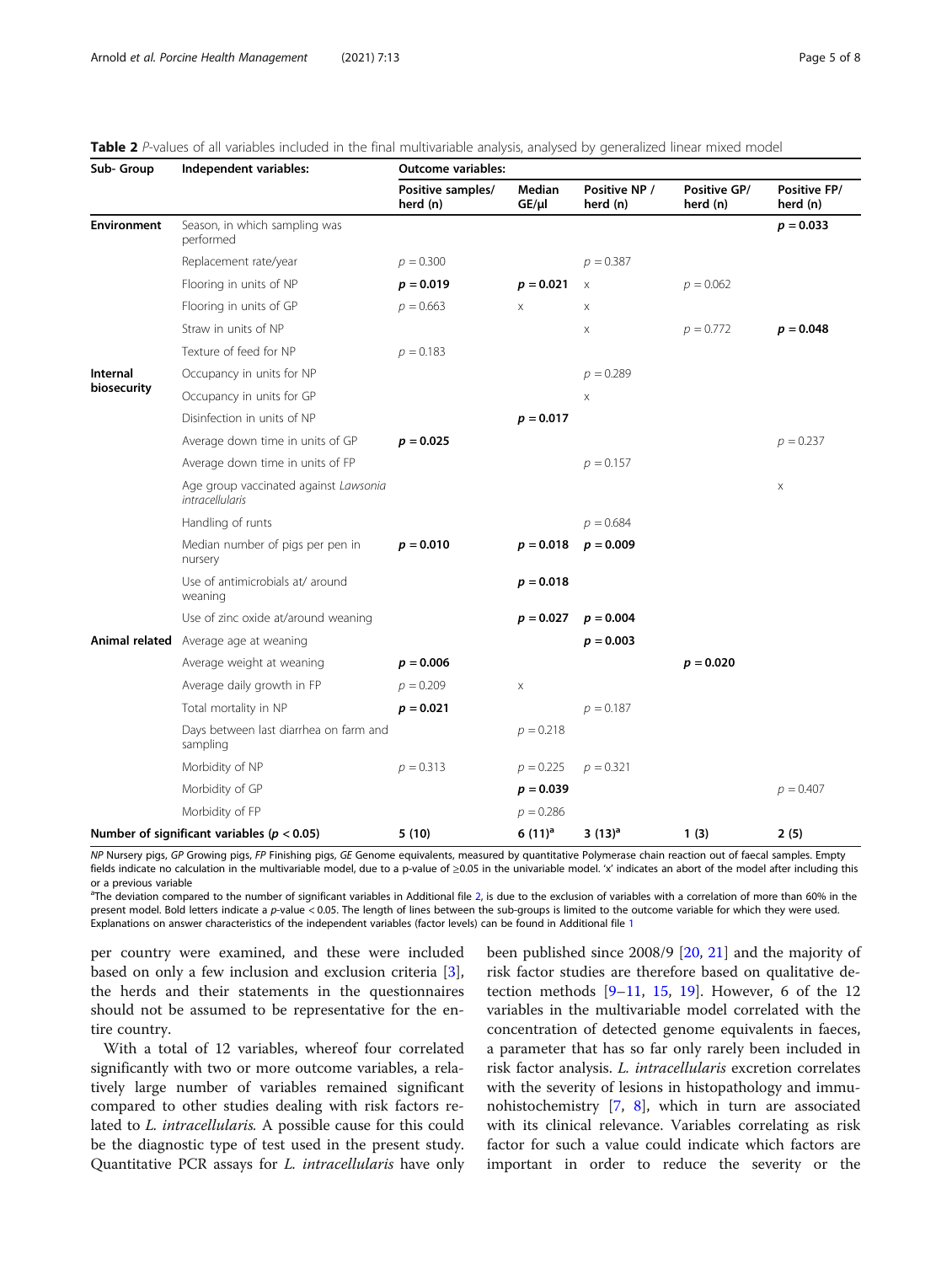likeliness of an outbreak, even though the pathogen is already in the herd. This would be of great advantage for a pathogen which can be found in most pig herds in Europe [[3,](#page-6-0) [22\]](#page-7-0). Another conspicuous feature is the distribution of the variables. Although many general questions on herd structure and all age categories on farm were included in the questionnaire (see Additional file [3\)](#page-6-0), 9 out of 12 significantly correlating variables showed a relation to weaning or the environment in which the weaned piglets were moved. This is consistent with results of other studies [[11,](#page-6-0) [14\]](#page-6-0) and shows, that the spread of the pathogen can, and probably must be controlled or embanked already at this early stage. Particularly conspicuous was the positive effect of less than 30 NP per pen correlating with reduced numbers of general and nursery pigs being positive as well as less genome equivalents detected. According to the authors' knowledge, this variable was only queried in one other study [[23](#page-7-0)] with only few positive NP and indirect detection method used, which might be the reason for no significant correlation found. However, the number of animals per pen could indirectly and unequally affect the type of occupancy on farm (all in all out per pen/ compartment/ building, continuous), which could be a possible explanation for the unequal relevance in type of occupancy  $[11–14]$  $[11–14]$  $[11–14]$  $[11–14]$  $[11–14]$ . Since the studies in question make no statement about the group size in herds after weaning, this remains speculation and requires further research. Although it has rarely been proven directly in risk factor studies performed in field, the positive effect of a consistent disinfection (every time) and longer average down time ( $>$  5 days) is biologically well comprehensible [[15](#page-6-0), [16\]](#page-6-0). The correlation of many affected NP and high mortality underline the importance of the pathogen whose high mortality is described [\[1](#page-6-0)]. Since the pathogen reproduces exclusively within the animal [\[1](#page-6-0)], a correlation between high numbers of GP with diarrhea (morbidity) and higher concentration of GE in faeces seem comprehensible. Especially since the pathogen in the current dataset was particularly frequently detected in this age category [[3\]](#page-6-0). A high percentage of slatted floor, which should result in less contact with faeces, also seems biologically plausible correlating with less positive animals and GE/herd. However, this contradicts other studies in which slatted floor was identified as risk factor for an PPE outbreak [[14](#page-6-0)]. Nevertheless, the presence of straw, which is often associated with the presence of concrete floor, had a positive correlation to reduced number of positive FP/herd which is in line to other studies [[13](#page-6-0), [14\]](#page-6-0). Higher weaning weight or weaning age correlated with more positive animals and GP or NP respectively. This is in contrast to another study [\[14\]](#page-6-0) which, however did not include laboratory investigation. Perhaps, the longer time spent with the mother, a possible host of L.

intracellularis [\[11](#page-6-0), [19,](#page-7-0) [24](#page-7-0)], enables the pathogen to be transmitted to the piglets, which have fewer maternal antibodies towards the end of the suckling period [[11](#page-6-0), [25,](#page-7-0) [26\]](#page-7-0). However, this would only explain the results on NP and correlation on GP remains unsolved. As described in other studies  $[27-29]$  $[27-29]$  $[27-29]$  $[27-29]$  $[27-29]$ , excretion of genome equivalents or number of animals affected did not differ between orally vaccinating and non- vaccinating herds. The vaccine was used in 14.6% ( $n = 21$ ) of the herds at a median age of 42 days (min. 22, max. 77) at vaccination. It is noticeable, that the average age at vaccination in three studies describing a positive effect of the vaccine  $[30-32]$  $[30-32]$  $[30-32]$  $[30-32]$  was 24.7 days (min. 21, max. 32), while vaccination in studies without such findings was performed at an average age of 45.3 days (min. 33 max. 56) [\[27](#page-7-0)–[29](#page-7-0)]. This supports the theory, that the pathogen must be prevented from spreading at the early time of weaning. Unlike other studies [[17,](#page-6-0) [18](#page-7-0)], routine use of zinc oxide at/ around weaning was correlating to more positive NP and higher shedding rates of the pathogen and could therefore neither protect against infection nor multiplication of the pathogen. Of course, cause and effect cannot be completely clarified here, since herds with routine diarrhoea may also use more zinc oxide. Risk factors that favour the increased occurrence of diarrhoea could therefore be the actual cause, which is only reflected in the use of zinc oxide. This could also be the reason of the positive effects of absence of post-weaning medication  $[14]$  $[14]$  $[14]$  as shown in our study as well. Consequently, weaning pigs without the use of zinc oxide with a constant or even lower prevalence of *L. intra*cellularis seems possible. This is of particular importance as the oral administration of zinc oxide to piglets will be banned in the EU in 2022 [\[33](#page-7-0)]. Why the number of positive animals and exclusively those of FP, increases in summer, is not described in literature nor can it be biologically explained by the authors.

# Conclusion

The evidence of only few negative herds suggest, that it is extremely difficult to exclude or eradicate L. intracel*lularis* from farms. It is therefore even more important to prevent the spread and reproduction of the pathogen within the herd, which, according to this data, could be influenced by parameters that have been rarely included in risk factor analysis studies so far. Weaning and subsequent accommodation of NP seems to be of particular importance in disease prevention. Whereby especially a low number of NP per pen, the absence of zinc oxide, slatted floor of more than 78% in nursery and a weaning weight of maximal 7.8 kg seem to have a positive influence.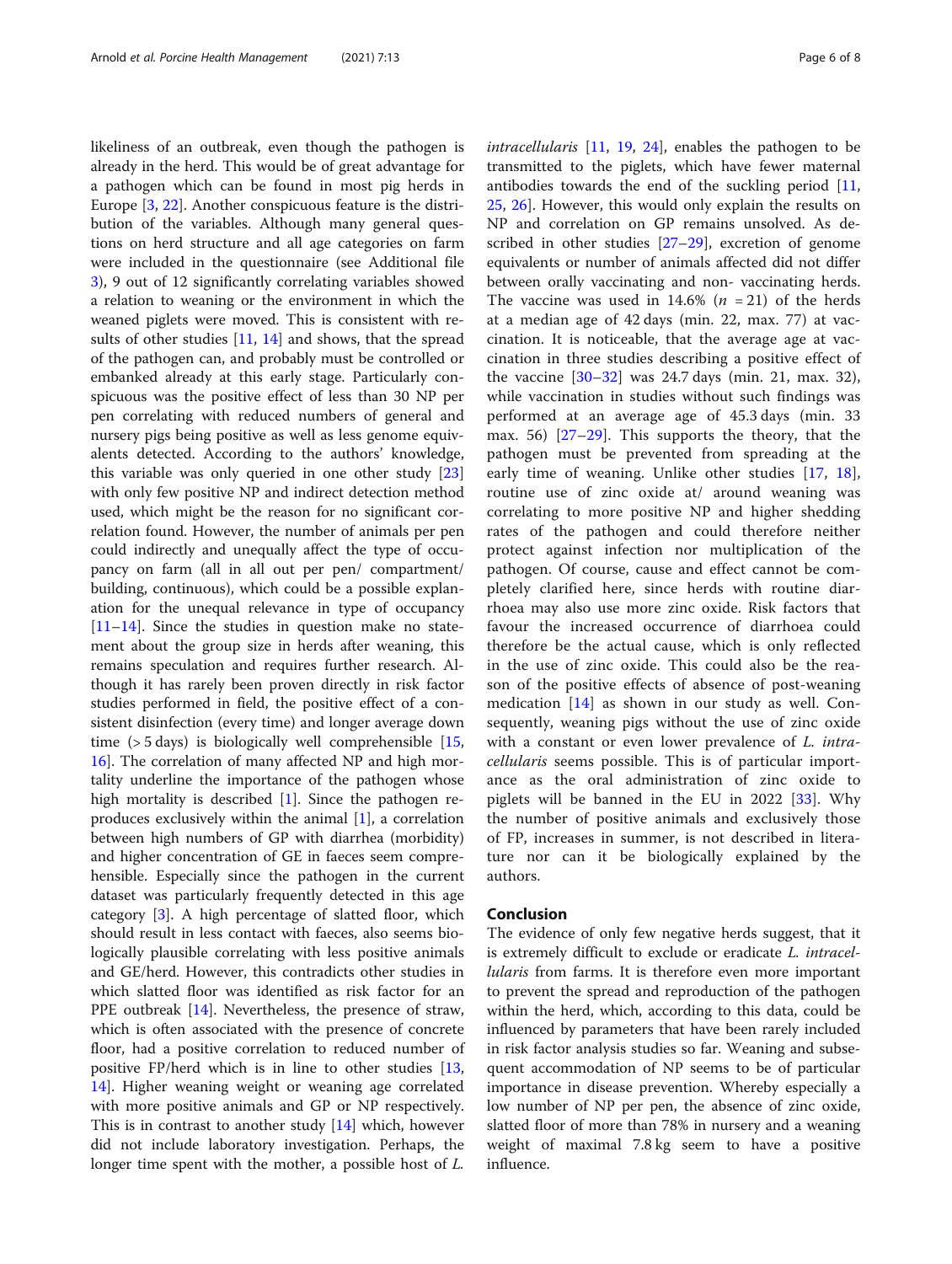# <span id="page-6-0"></span>Supplementary Information

The online version contains supplementary material available at [https://doi.](https://doi.org/10.1186/s40813-021-00192-4) [org/10.1186/s40813-021-00192-4.](https://doi.org/10.1186/s40813-021-00192-4)

Additional file 1: Independent variables and their characteristics (factor levels) included in the univariable analysis after grouping answers.

Additional file 2: P- values of variables significant to at least one outcome variable in the univariable analysis.

Additional file 3:. Questionnaire and ANNEX which was handed over to the veterinarians who took the samples and interviewed the farmers.

#### Acknowledgements

We acknowledge MSD Animal Health and all farmers and laboratory members for supporting this study. A very special thanks goes to the local veterinarians Jasmin Mischok (DE), Gitte Blach Nielsen (DK), Marcial Marcos Cienfuegos (ES), Laurent Daluzeau (FR), Sonja Agten (NL) and Ricardo Neto (UK) for their effort and good cooperation.

## Authors' contributions

HN and RJ have designed and managed and coordinated the study together with SB. The Data was collected by veterinarians employed by a local branch of MSD Animal Health and were supported by MA. AC and HS performed all laboratory analyses. MA coordinated the data collection, analysed the results and wrote the manuscript. HN supervised the sampling and statistics. All authors read and approved the final manuscript.

#### Funding

This study was supported and funded by MSD Animal Health. The study was designed by HN and accepted by MSD Animal Health. All herds were selected and sampled by veterinarians employed by a local branch of MSD Animal Health, taking in- and exclusion criteria- which were introduced by MA and HN, into account. MSD Animal Health was not included in data analysis, the interpretation of the data and drafting of the manuscript.

#### Availability of data and materials

The datasets used and analysed during the current study are available from the corresponding author on reasonable request.

The dataset supporting the conclusions of this article are included within the article and its additional files.

#### Ethics approval and consent to participate

Evaluation of data was based on samples and questionnaires that have already been taken in another, already published study [3]. No new sampling was performed.

#### Consent for publication

Not applicable.

#### Competing interests

The authors declare that they have no competing interests.

#### Author details

<sup>1</sup>Clinic for Swine, Department for Clinical Veterinary Medicine, Vetsuisse Faculty, University of Bern, Bern, Switzerland.<sup>2</sup> Center for Diagnostic Solutions, MSD AH Boxmeer Boxmeer The Netherlands .<sup>3</sup>MSD Animal Health, Munich, Germany. <sup>4</sup>Merck Animal Health, Madison, NJ 07940, USA.<br><sup>5</sup>Department for Clinical Veterinary Medicine, Farm Animal Clinic <sup>5</sup>Department for Clinical Veterinary Medicine, Farm Animal Clinic, Vetsuisse-Faculty, University of Bern, Bremgartenstrasse 109 a, CH-3012 Bern, Switzerland.

# Received: 2 October 2020 Accepted: 12 January 2021 Published online: 22 January 2021

#### References

- Lawson GHK, Gebhart CJ. REVIEW: Proliferative Enteropathy. J Comp Pathol. 2000;122:77–100. Available from: <http://www.idealibrary.com> [cited 2018 Feb 13]
- Jacobson M, Fellström C, Jensen-Waern M. Porcine proliferative enteropathy: An important disease with questions remaining to be solved. Vet J. 2010;

184(3):264–268. Available from: [https://ac.els-cdn.com/S1090023309002](https://ac.els-cdn.com/S109002330900207X/1-s2.0-S109002330900207X-main.pdf?_tid=b28082ba-cde2-11e7-8e1f-00000aab0f02&acdnat=1511176100_57c963d1cd98a262d8129ccfad096946) [07X/1-s2.0-S109002330900207X-main.pdf?\\_tid=b28082ba-cde2-11e7-8e1f-](https://ac.els-cdn.com/S109002330900207X/1-s2.0-S109002330900207X-main.pdf?_tid=b28082ba-cde2-11e7-8e1f-00000aab0f02&acdnat=1511176100_57c963d1cd98a262d8129ccfad096946)[00000aab0f02&acdnat=1511176100\\_57c963d1cd98a262d8129ccfad096946](https://ac.els-cdn.com/S109002330900207X/1-s2.0-S109002330900207X-main.pdf?_tid=b28082ba-cde2-11e7-8e1f-00000aab0f02&acdnat=1511176100_57c963d1cd98a262d8129ccfad096946) [cited 2017 Nov 20]

- 3. Arnold M, Crienen A, Swam H, Von Berg S, Jolie R, Nathues H. Prevalence of Lawsonia intracellularis in pig herds in different European countries. Porc Heal Manag. 2019;5(31).
- 4. Wendt M, Schulze Johann R, Verspohl J. Epidemiologische Untersuchungen zum Vorkommen von Lawsonia-intracellularis -Infektionen in Schweinebeständen. Tierärztl Prax. 2006;34:230–9.
- 5. Mcorist S, Jasni S, Mackie RA, Macintyre N, Neef N, Lawson GHK. Reproduction of Porcine Proliferative Enteropathy with Pure Cultures of Ileal Symbiont Intracellularis. Infect Immun. 1993 Vol. 61. Available from: [https://](https://www.ncbi.nlm.nih.gov/pmc/articles/PMC281156/pdf/iai00022-0274.pdf) [www.ncbi.nlm.nih.gov/pmc/articles/PMC281156/pdf/iai00022-0274.pdf](https://www.ncbi.nlm.nih.gov/pmc/articles/PMC281156/pdf/iai00022-0274.pdf) [cited 2018 Aug 14]
- Stege H, Jensen TK, Møller K, Vestergaard K, Baekbo P, Jorsal SE. Infection dynamics of Lawsonia intracellularis in pig herds. Vet Microbiol. 2004;104: 197–206. Available from: [http://www.sciencedirect.com/science/article/pii/](http://www.sciencedirect.com/science/article/pii/S0378113504003323) [S0378113504003323](http://www.sciencedirect.com/science/article/pii/S0378113504003323) [cited 2017 May 20]
- 7. Steen Pedersen K, Ståhl M, Maurício R, Guedes C, Angen Ø, Nielsen JP, et al. Association between faecal load of lawsonia intracellularis and pathological findings of proliferative enteropathy in pigs with diarrhoea. BMC Vet Res. 2012; Available from: [https://bmcvetres.biomedcentral.com/track/pdf/10.11](https://bmcvetres.biomedcentral.com/track/pdf/10.1186/1746-6148-8-198?site=bmcvetres.biomedcentral.com) [86/1746-6148-8-198?site=bmcvetres.biomedcentral.com](https://bmcvetres.biomedcentral.com/track/pdf/10.1186/1746-6148-8-198?site=bmcvetres.biomedcentral.com) [cited 2017 Sep 7]
- 8. Burrough ER, Rotolo ML, Gauger PC, Madson DM, Schwartz KJ. Correlation of Lawsonia intracellularis semi-quantitative fecal polymerase chain reaction assay results with the presence of histologic lesions of proliferative enteropathy and positive immunohistochemical staining. J Swine Health Prod Am Assoc Swine Vet. 2015;23:204–7.
- 9. Hands I, Mcorist S, Blunt R, Lawrence K. Current infection patterns of porcine proliferative enteropathy in Great Britain and the Republic of Ireland. Vet Rec. 2010;167:343–344. Available from: [http://veterinaryrecord.](http://veterinaryrecord.bmj.com/) [bmj.com/](http://veterinaryrecord.bmj.com/) [cited 2018 Aug 17]
- 10. Bae JK, Wieland B, Sait M, Longbottom D, Smith DGE, Alarcon P, et al. Risk factors associated with Lawsonia intracellularis in English pig farms. Vet J. 2013;197:707–711. Available from: [http://ac.els-cdn.com/S10900233130013](http://ac.els-cdn.com/S109002331300138X/1-s2.0-S109002331300138X-main.pdf?_tid=bab0b10a-81c3-11e7-a381-00000aab0f01&acdnat=1502806511_aba075915ab62732bc4d73a40fcc1ebe) [8X/1-s2.0-S109002331300138X-main.pdf?\\_tid=bab0b10a-81c3-11e7-a381-](http://ac.els-cdn.com/S109002331300138X/1-s2.0-S109002331300138X-main.pdf?_tid=bab0b10a-81c3-11e7-a381-00000aab0f01&acdnat=1502806511_aba075915ab62732bc4d73a40fcc1ebe) [00000aab0f01&acdnat=1502806511\\_aba075915ab62732bc4d73a40fcc1ebe](http://ac.els-cdn.com/S109002331300138X/1-s2.0-S109002331300138X-main.pdf?_tid=bab0b10a-81c3-11e7-a381-00000aab0f01&acdnat=1502806511_aba075915ab62732bc4d73a40fcc1ebe) [cited 2017 Aug 15]
- 11. Chouet S, Prieto C, Mieli L, Veenhuizen MF, McOrist S. Patterns of exposure to Lawsonia intracellularis infection on European pig farms. Vet Rec. 2003; 152(1):14–17. Available from: <http://veterinaryrecord.bmj.com/> [cited 2018 Aug 14]
- 12. Dors A, Pomorska-Mól M, Czyżewska E, Wasyl D, Pejsak Z. Prevalence and risk factors for Lawsonia intracellularis, Brachyspira hyodysenteriae and Salmonella spp. in finishing pigs in Polish farrow-to-finish swine herds. Pol J Vet Sci. 2015;18(4):825–31 Available from: [https://www.degruyter.com/](https://www.degruyter.com/downloadpdf/j/pjvs.2015.18.issue-4/pjvs-2015-0107/pjvs-2015-0107.pdf) [downloadpdf/j/pjvs.2015.18.issue-4/pjvs-2015-0107/pjvs-2015-0107.pdf](https://www.degruyter.com/downloadpdf/j/pjvs.2015.18.issue-4/pjvs-2015-0107/pjvs-2015-0107.pdf) [cited 2017 Nov 20].
- 13. Stege H, Jensen TK, Mùller K, Bñkbo P, Jorsal SE. Risk factors for intestinal pathogens in Danish finishing pig herds. Prev Vet Med. 2001;20:153–164. Available from: [https://ac.els-cdn.com/S0167587701001945/1-s2.0-S01675](https://ac.els-cdn.com/S0167587701001945/1-s2.0-S0167587701001945-main.pdf?_tid=a72f5287-3140-4b3f-a682-5c0300dd681d&acdnat=1534255831_124d2539467f27096ab9f62c31bbdc53) [87701001945-main.pdf?\\_tid=a72f5287-3140-4b3f-a682-5c0300dd681](https://ac.els-cdn.com/S0167587701001945/1-s2.0-S0167587701001945-main.pdf?_tid=a72f5287-3140-4b3f-a682-5c0300dd681d&acdnat=1534255831_124d2539467f27096ab9f62c31bbdc53) [d&acdnat=1534255831\\_124d2539467f27096ab9f62c31bbdc53](https://ac.els-cdn.com/S0167587701001945/1-s2.0-S0167587701001945-main.pdf?_tid=a72f5287-3140-4b3f-a682-5c0300dd681d&acdnat=1534255831_124d2539467f27096ab9f62c31bbdc53) [cited 2018 Aug 14]
- 14. Smith SH, Mcorist S, Green LE. Questionnaire survey of proliferative enteropathy on British pig farms. Vet Rec. 1998;142:690–693. Available from: <http://veterinaryrecord.bmj.com/> [cited 2020 Mar 5]
- 15. Resende TP, Pereira CER, de Paula Gabardo M, JPA H, ZIP L, RMC G. Serological profile, seroprevalence and risk factors related to Lawsonia intracellularis infection in swine herds from Minas Gerais State, Brazil. BMC Vet Res. 2015;11(1):1–6. <https://doi.org/10.1186/s12917-015-0618-z>.
- 16. Collins AM, Fell SA, Barchia IM. Cleaning and disinfection with Virkon S significantly reduces Lawsonia intracellularis survival and transmission to naive pigs. J Swine Health Prod. 2012. Available from: [http://www.aasv.org/](http://www.aasv.org/shap.html) [shap.html.](http://www.aasv.org/shap.html) [cited 2020 Mar 24].
- 17. Leite FL, Vasquez E, Vannucci FA, Gebhart CJ, Rendahl A, Torrison J, et al. The effects of zinc amino acid complex supplementation on the porcine host response to Lawsonia intracellularis infection. Vet Res. 2018;49(1):88 Available from: [https://veterinaryresearch.biomedcentral.com/articles/10.11](https://veterinaryresearch.biomedcentral.com/articles/10.1186/s13567-018-0581-3) [86/s13567-018-0581-3](https://veterinaryresearch.biomedcentral.com/articles/10.1186/s13567-018-0581-3) [cited 2019 Jun 11].